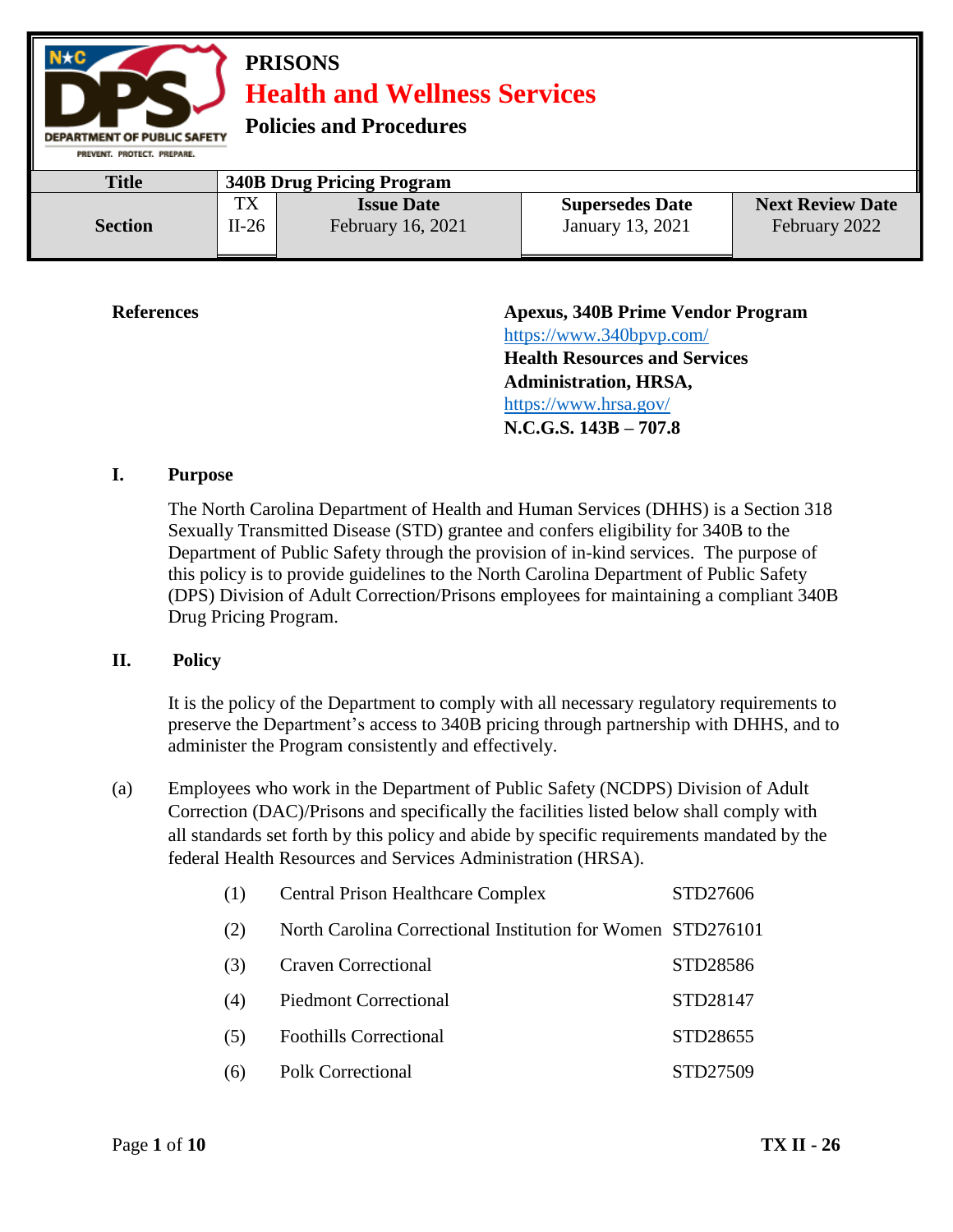**Policies and Procedures** 

| <b>Title</b>   |               | <b>340B Drug Pricing Program</b>              |                                            |                                          |
|----------------|---------------|-----------------------------------------------|--------------------------------------------|------------------------------------------|
| <b>Section</b> | TX<br>$II-26$ | <b>Issue Date</b><br><b>February 16, 2021</b> | <b>Supersedes Date</b><br>January 13, 2021 | <b>Next Review Date</b><br>February 2022 |
|                |               |                                               |                                            |                                          |

- (7) DPS ACDP Black Mountain Substance Abuse Treatment Center for Women STD28711
- (8) DPS ACDP Drug and Alcohol Recovery Treatment (DART) Cherry STD27530
- (9) North Carolina Department of Public Safety (Purchaser) STD276041
- (b) Facility staff shall utilize the provided Facility Standard Operating Procedures (SOPs) for routine daily operations.
- (c) This policy shall be reviewed by the 340B Oversight Committee on an annual basis.

#### **III. Definitions**

- (a) Health Resources and Services Administration (HRSA) An agency of the U.S. Department of Health and Human Services that is the primary federal agency for improving access to health care services for people who are uninsured, isolated, and medically vulnerable. HRSA provides leadership and financial support to health care providers in every state and US territory.
- (b) Office of Pharmacy Affairs Information System (OPAIS) An information system that provides access to covered entity and manufacturer records, user accounts, change requests, recertification, and registrations. This system increases the integrity and effectiveness of 340B stakeholder information and focuses on three key priorities: security, user accessibility, and accuracy.
- (c) Covered Entity (CE) An organization that is eligible for the 340B Program per the 340B statute, which states an entity must not resell or otherwise transfer 340B drugs to ineligible patients.
- (d) Primary Contact  $(PC)$  initial point of contact for a covered entity
- (e)  $\Delta$ uthorizing Official (AO) The individual who attests that all information on the OPAIS website is correct, annually certifies the eligibility of the covered entities, attests to the compliance with all program requirements, and receives all communications from HRSA regarding the 340B Program. This individual is authorized to legally bind the agency to a contract.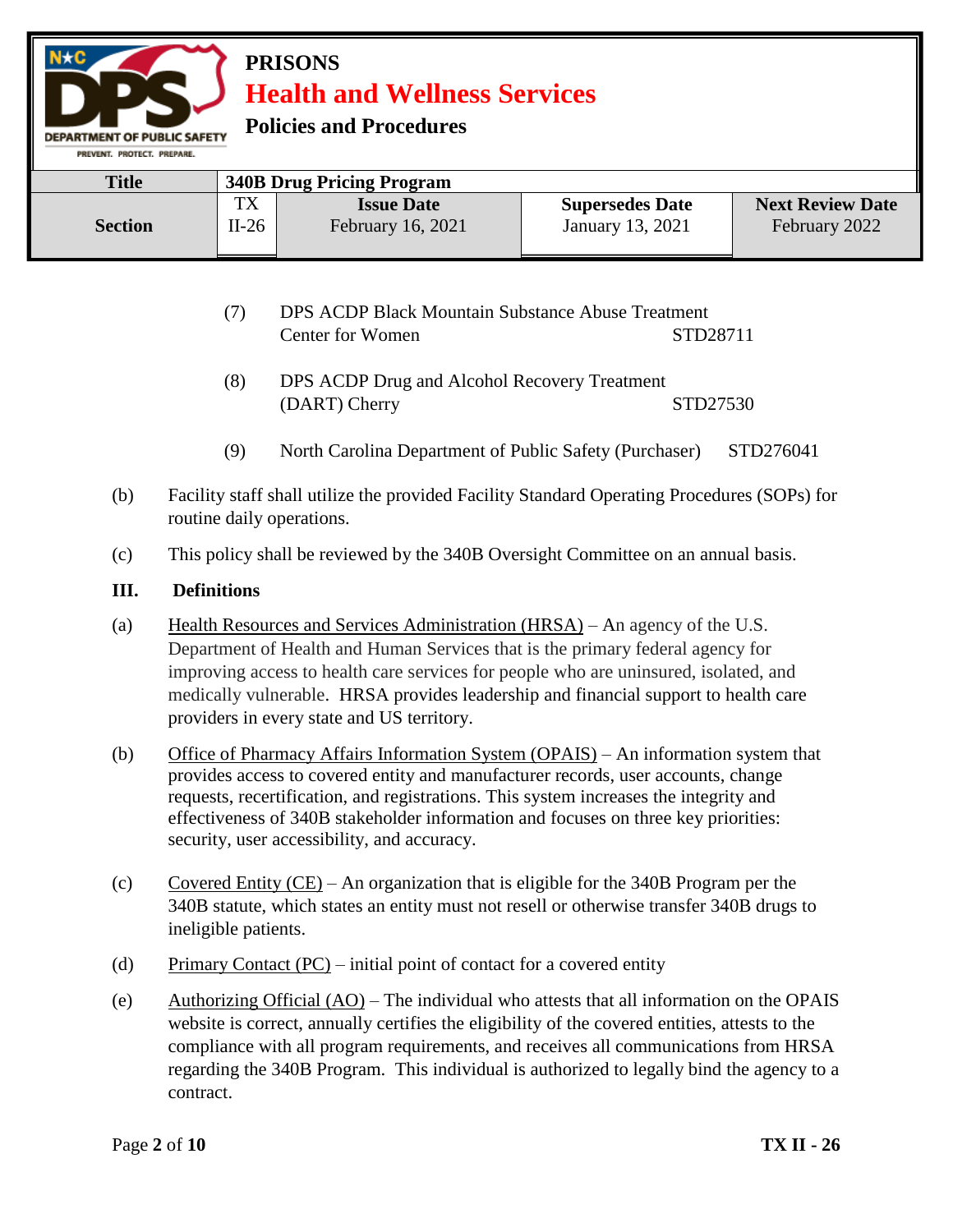**Policies and Procedures** 

| PREVENT, PROTECT, PREPARE, |         |                                  |                        |                         |
|----------------------------|---------|----------------------------------|------------------------|-------------------------|
| <b>Title</b>               |         | <b>340B Drug Pricing Program</b> |                        |                         |
|                            | TX      | <b>Issue Date</b>                | <b>Supersedes Date</b> | <b>Next Review Date</b> |
| <b>Section</b>             | $II-26$ | February 16, 2021                | January 13, 2021       | February 2022           |
|                            |         |                                  |                        |                         |

- (f) 340B Patient An offender who is being treated by an eligible provider of a covered entity within the scope of the STD grant while maintaining a patient/provider relationship.
- (g) Electronic Health Record (EHR) Location of all documentation regarding medical history and relationship of patient/provider.
- (h) 340B Staff Personnel who work directly with the 340B Program and require knowledge of the program to ensure accurate prescribing, dispensing, and administering of medications with appropriate documentation.
- (i) Diversion The reselling or otherwise transferring of discounted drugs purchased under 340B account to anyone but the covered entity or an inpatient.
- (j) Material Breach Exceeded point of noncompliance with program as stated by a threshold indicator determined by the 340B Oversight Committee which requires selfdisclosure if non-correctable.

#### **IV. Procedures**

- (a) Program Enrollment and Eligibility It is essential for continuing Program eligibility that each site is actively registered to participate in the 340B Program and that the accuracy of the 340B OPAIS website is maintained. Enrollment is defined by HRSA and guidelines can be found at: [www.hrsa.gov/opa/registration/index.html](http://www.hrsa.gov/opa/registration/index.html) 
	- (1) All Covered Entities (CE) shall review 340B OPAIS website for accuracy on an annual basis prior to recertification.
	- (2) The 340B Consultant Pharmacist or their designee shall ensure that 340B OPAIS website is complete, accurate, and correct for the following data:
		- (A) All locations registered on the 340B OPAIS website.
		- (B) Main addresses, billing and shipping addresses, Authorizing Official (AO), and Primary Contacts (PC).
	- (3) Any change to a registered covered entity or the request for an additional covered entity must be approved by the 340B Oversight Committee.
	- (4) Dates for registrations are as follows: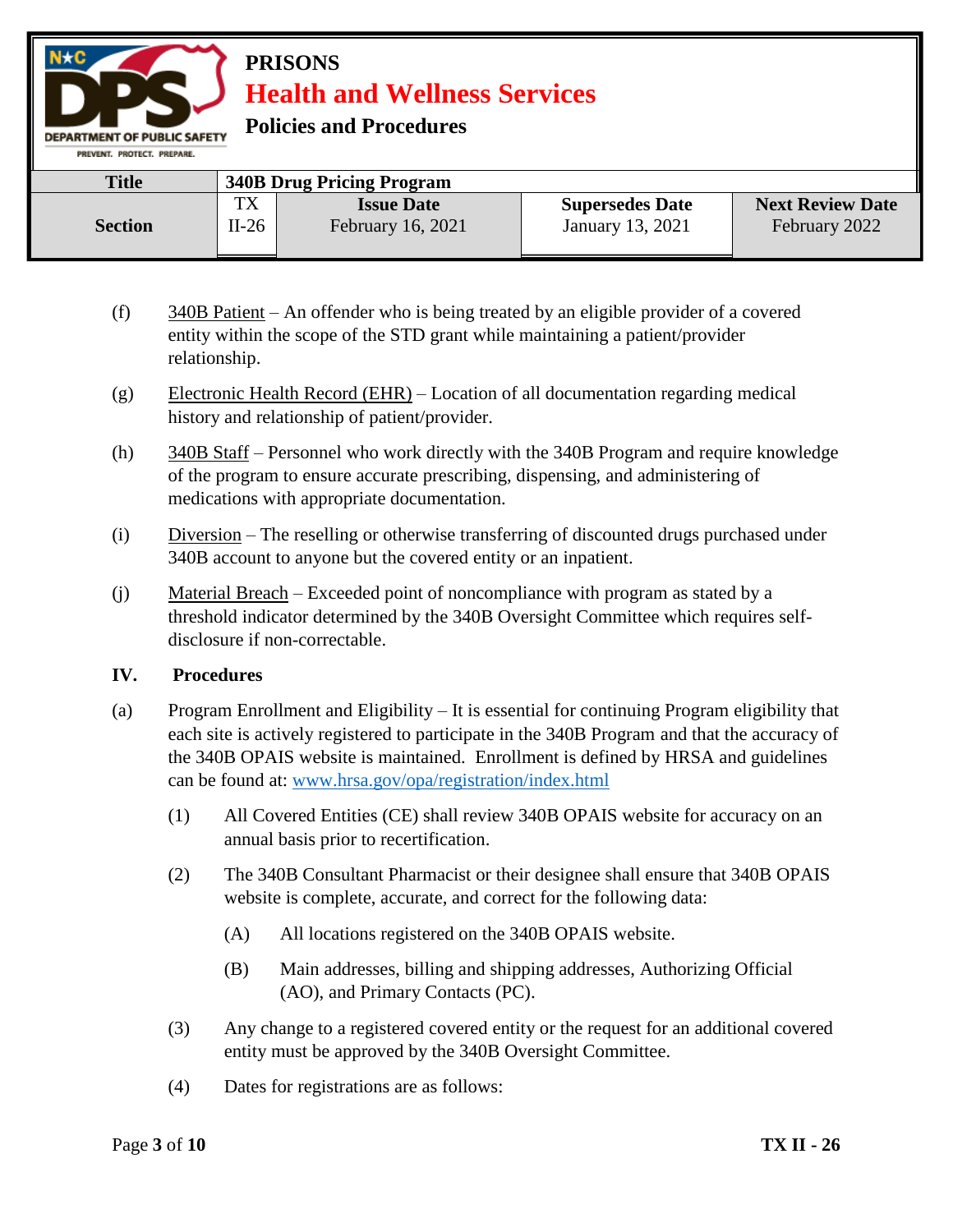**Policies and Procedures** 

| PREVENT, PROTECT, PREPARE, |         |                                  |                        |                         |
|----------------------------|---------|----------------------------------|------------------------|-------------------------|
| <b>Title</b>               |         | <b>340B Drug Pricing Program</b> |                        |                         |
|                            | тv      | <b>Issue Date</b>                | <b>Supersedes Date</b> | <b>Next Review Date</b> |
| <b>Section</b>             | $II-26$ | <b>February 16, 2021</b>         | January 13, 2021       | February 2022           |

- January 1 January 15 for an effective start date of April 1
- April  $1 -$ April 15 for an effective start date of July 1
- $\bullet$  July 1 July 15 for an effective start date of October 1
- October 1 October 15 for an effective start date of January 1
- (5) Recertification Ensure recertification occurs each year based on guidelines/requirements set forth by HRSA for a STD Grantee. This duty shall be performed by the AO of each CE.
- (6) Procedures for changes of 340B OPAIS HRSA shall be notified immediately via OPAIS updates, under the direction of the 340B Oversight Committee, of any changes to the CE regarding:
	- (A) Authorizing Official.
	- (B) Primary Contact.
	- (C) Change of shipping address.
	- (D) Change of billing address.
	- (E) Change of eligibility to purchase medications.
- (b) Memorandum of Understanding The Memorandum of Understanding (MOU) between NCDHHS and NCDPS requires data to be gathered on a calendar year basis and reported to the DPH no later than March  $1<sup>st</sup>$  of the following year. It shall be the responsibility of DPS Health and Wellness Services to report data to the appropriate personnel.
- (c) Patient Eligibility Patient is deemed eligible only upon meeting the HRSA 340B patient definition. The following criteria must be met:
	- (1) Prescription is documented in the Electronic Health Record (EHR) of an approved covered entity/340B ID:

| Page 4 of $10$ |     |                                                   | <b>TX II - 26</b> |
|----------------|-----|---------------------------------------------------|-------------------|
|                | (B) | North Carolina Correctional Institution for Women | STD276101         |
|                | (A) | <b>Central Prison Healthcare Complex</b>          | STD27606          |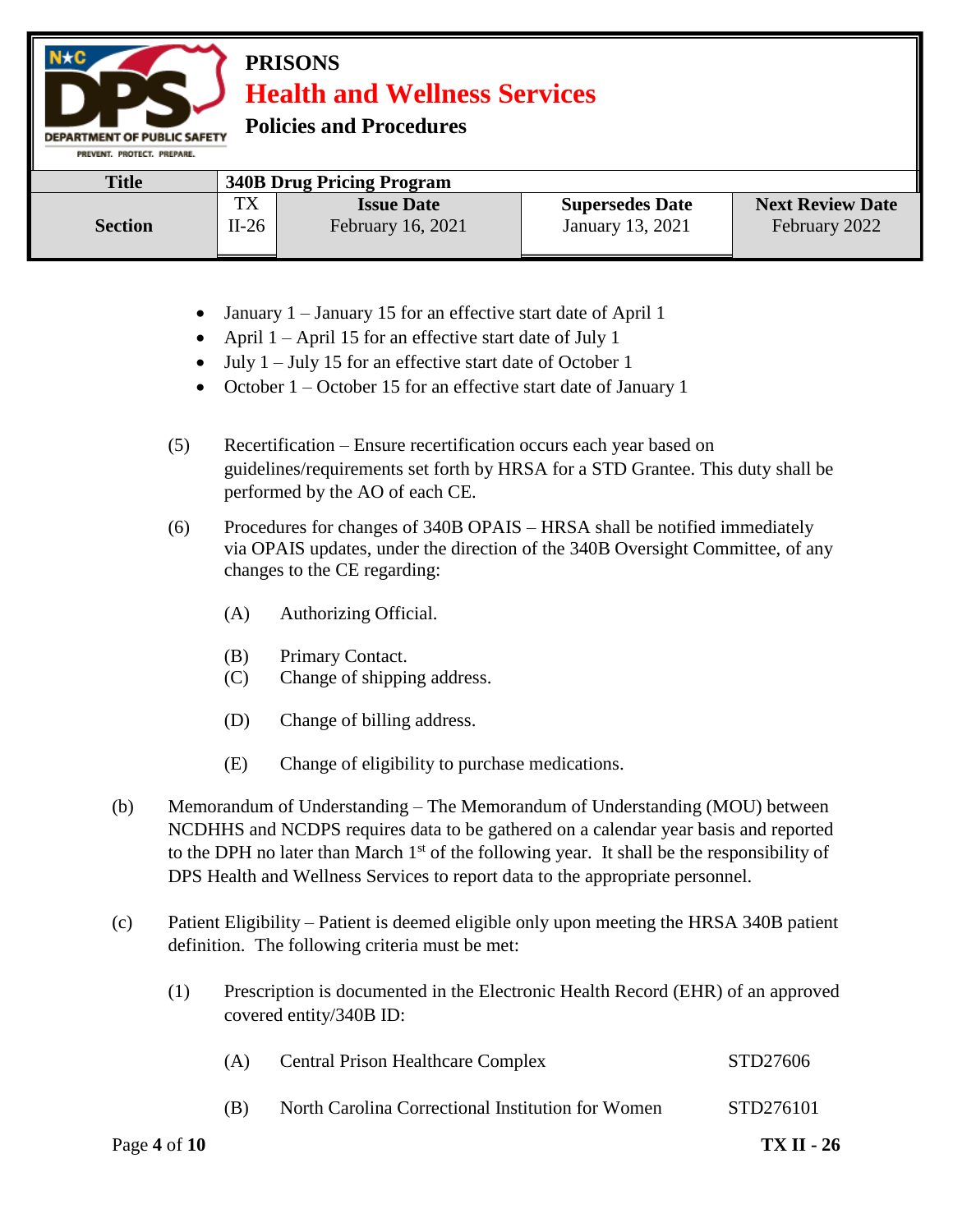#### **Policies and Procedures**

DEPARTMENT OF PUBLIC SAFETY PREVENT. PROTECT. PREPARE.

| TX<br><b>Next Review Date</b><br><b>Supersedes Date</b><br><b>Issue Date</b><br>January 13, 2021<br>$II-26$<br>February 2022<br>February 16, 2021<br><b>Section</b> | <b>Title</b> | <b>340B Drug Pricing Program</b> |  |
|---------------------------------------------------------------------------------------------------------------------------------------------------------------------|--------------|----------------------------------|--|
|                                                                                                                                                                     |              |                                  |  |

|          | <b>Craven Correctional</b>                                                   | STD28586 |
|----------|------------------------------------------------------------------------------|----------|
| (D)      | <b>Piedmont Correctional</b>                                                 | STD28147 |
| (E)      | <b>Foothills Correctional</b>                                                | STD28655 |
| (F)      | Polk Correctional                                                            | STD27509 |
| (G)      | <b>DPS ACDP Black Mountain Substance Abuse Treatment</b><br>Center for Women | STD28711 |
| $\bf H)$ | DPS ACDP Drug and Alcohol Recovery Treatment (DART)                          |          |

- Cherry STD27530
- (2) Medication Distribution Medications for the patients of covered entities shall be ordered, received, dispensed, and distributed through a HRSA approved combined purchasing and distribution model from a centralized location.
- (3) Eligible Provider The prescription is written by a provider employed by a covered entity where the patient receives initial treatment.
- (4) Entity-Prescriber Relationship The relationship of provider and patient is established at the covered entity and documented in the EHR.
- (5) Scope of Grant An eligible provider with a covered entity performs a service consistent with the scope of the STD prevention services grant.
- (d) 340B Oversight Committee The committee is comprised of multiple department leads within DPS and shall have a vital role in the 340B Program. This committee shall provide guidance for program compliance, meet on a regular basis, review 340B rules/regulations/guidelines, identify audits necessary to conduct reviews of 340B compliance, approve corrective action plans, and oversee the program from an integrity view. The following department leads shall be seated on the committee:
	- (1) Director of Health and Wellness Services.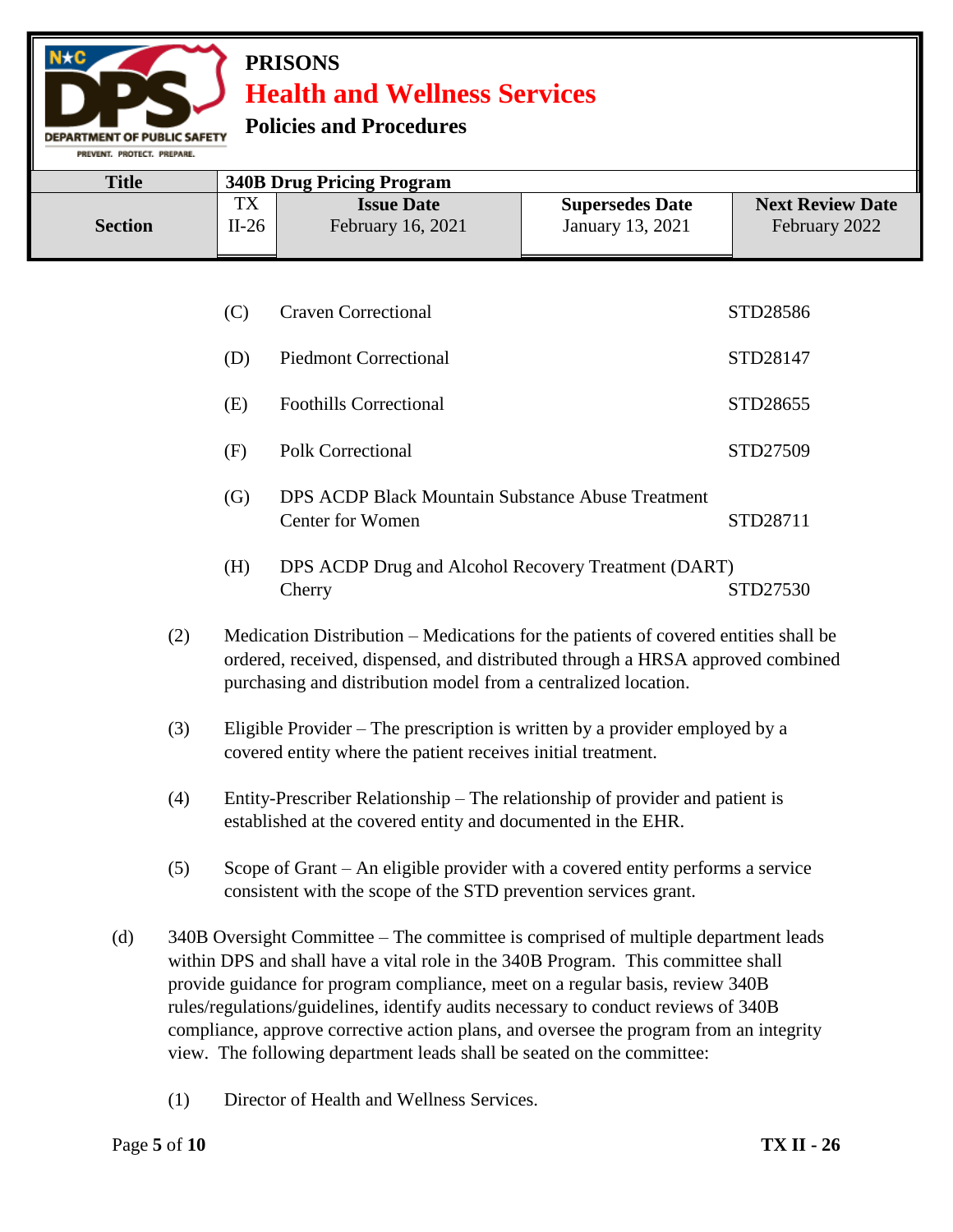**Policies and Procedures** 

| FRESENT, FRYISET, FREFARE, |         |                                  |                        |                         |
|----------------------------|---------|----------------------------------|------------------------|-------------------------|
| <b>Title</b>               |         | <b>340B Drug Pricing Program</b> |                        |                         |
|                            | тv      | <b>Issue Date</b>                | <b>Supersedes Date</b> | <b>Next Review Date</b> |
| <b>Section</b>             | $II-26$ | February 16, 2021                | January 13, 2021       | February 2022           |

- (2) Director of DPS Pharmacy Services.
- (3) Assistant Director of DPS Pharmacy Services.
- (4) 340B Consultant Pharmacist.
- (5) Chief Medical Officer.

- (6) Chief Nursing Officer.
- (7) Clinical Informatics Director.
- (8) Director of Administrative Services.
- (9) Director of Quality Assurance.
- (10) Deputy General Counsel.
- (11) Controller.
- (12) Contract Specialist/Purchasing and Logistics Office Authorizing Official.
- (13) Primary Contacts for each covered entity.
- (e) Education and Competency Ongoing education for staff and 340B Oversight Committee members shall be held annually. Education shall be completed, records kept according to organization policy, and records available for review upon request.
	- (1) The following education shall be completed by new hires into the Central Pharmacy:
		- (A) Employees shall watch<https://www.340bpvp.com/340b-education> "340B Drug Pricing Program", read the TX II-26 Policy and 340B SOPs, and acknowledge completion of all education.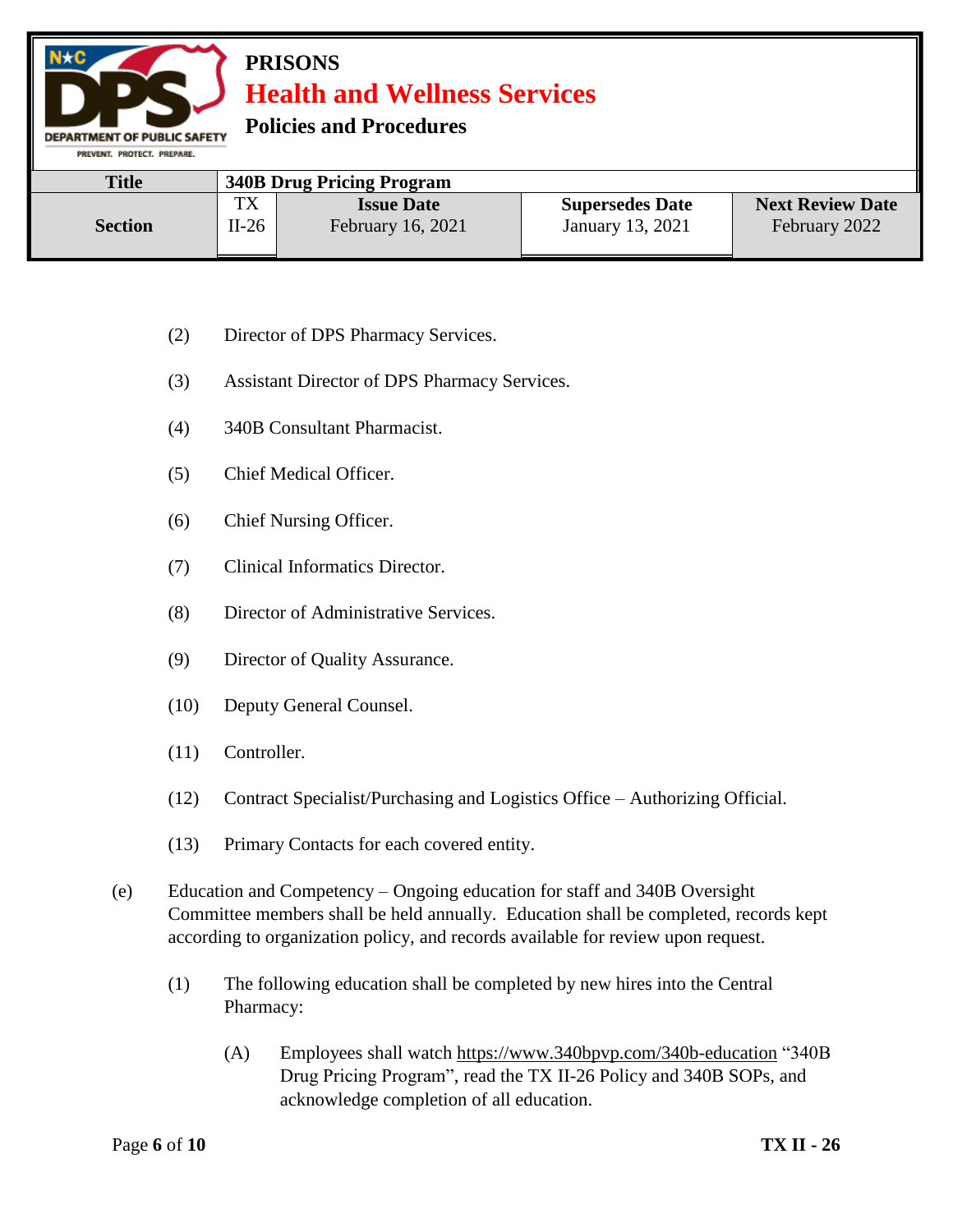**Policies and Procedures** 

| PREVENT, PROTECT, PREPARE, |       |                                  |                        |                         |
|----------------------------|-------|----------------------------------|------------------------|-------------------------|
| <b>Title</b>               |       | <b>340B Drug Pricing Program</b> |                        |                         |
|                            | TX    | <b>Issue Date</b>                | <b>Supersedes Date</b> | <b>Next Review Date</b> |
| <b>Section</b>             | II-26 | <b>February 16, 2021</b>         | January 13, 2021       | February 2022           |

- (B) In addition, 340B Pharmacy staff shall complete specific modules within the 340B University OnDemand and acknowledge completion.
- (C) The 340B Consultant Pharmacist shall attend additional training as deemed necessary.
- (2) DPS/DAC Prisons employees shall read the TX II-26 Policy and 340B SOPs and acknowledge completion of all education.
- (3) The 340B Oversight Committee shall complete individual education set forth by the Apex Central Pharmacy and acknowledge completion.
- (f) Inventory Management Central Pharmacy 340B staff shall track all 340B drugs to prevent diversion. Medications purchased under a 340B registration shall be dispensed to patients that qualify as 340B eligible based on meeting the patient definition. The North Carolina Department of Public Safety Central Pharmacy will be the centralized distribution center for all DPS covered entities and will ensure the proper procurement and inventory of all 340B medications from wholesaler. Medications shall be dispensed to eligible patients by 340B trained staff. The inventory shall be managed by:
	- (1) Physical 340B clean inventory ordered only on 340B account.
	- (2) Monthly inventory blind counts on each 340B medication.
	- (3) Dispensed via prescription only.
	- (4) Tracking of NDC number for 340B medications during ordering/dispensing/returns.
	- (5) Waste and return medications shall be documented according to facility procedure.
- (g) Material Breach –Diversions identified through internal self-audits and independent external audits that exceed the relevant threshold and remain non-correctable within the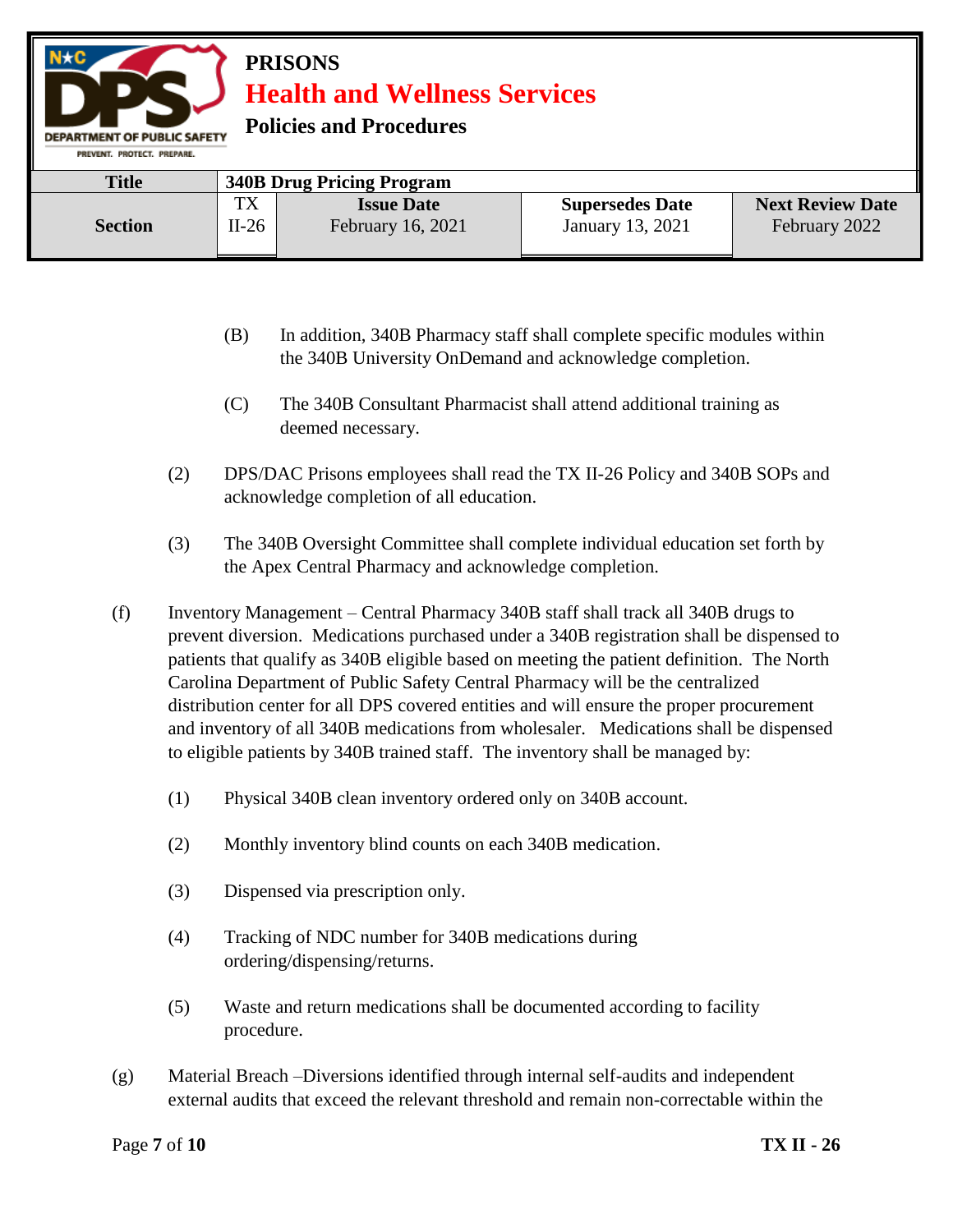

340B Oversight Committee defined timeframe of review, shall be immediately reported to HRSA and applicable manufacturers Upon report of a potentially material breach, it is the responsibility of the General Counsel's Office, in conjunction with the 340B Oversight Committee, to review and determine if a material breach occurred based on any of the audit findings related to any of the following threshold indicators: 340B purchases or impact to any one manufacturer, 340B inventory, audit samples, or prescription volume/prescription sample. If a potential breach is determined to be a material breach, the AO of the covered entity has the responsibility to notify HRSA as soon as reasonably possible. This notification will also contain any noncompliance of any part of the 340B Program for North Carolina Department of Public Safety. The AO of the covered entity shall self-disclose to HRSA and any applicable manufacturer based on the recommendation of the committee.

- (h) Monitoring/Auditing for Compliance Routine auditing shall be overseen by the 340B Consultant Pharmacist and records shall be available for review upon notification. Audits shall account for accuracy of program and prevention of diversion within the program. The following audits shall be completed and reported to the Assistant Director of DPS Pharmacy Services and Director of DPS Pharmacy Services on a monthly basis. The audited information shall also be made available to the 340B Oversight Committee on a quarterly basis and when deemed necessary.
	- (1) Apex Central Pharmacy Audits
		- (A) 340B OPAIS website for the accuracy and completeness of covered entity registrations.
		- (B) Reconciliation of 340B purchasing and dispensing to eligible patients.
		- (C) Reconciliation of 340B dispensed medication with eligible patient's EHR noting appropriate prescribing and documentation.
		- (D) Covered entity provider list for eligibility of writing authority.
		- (E) Inventory management.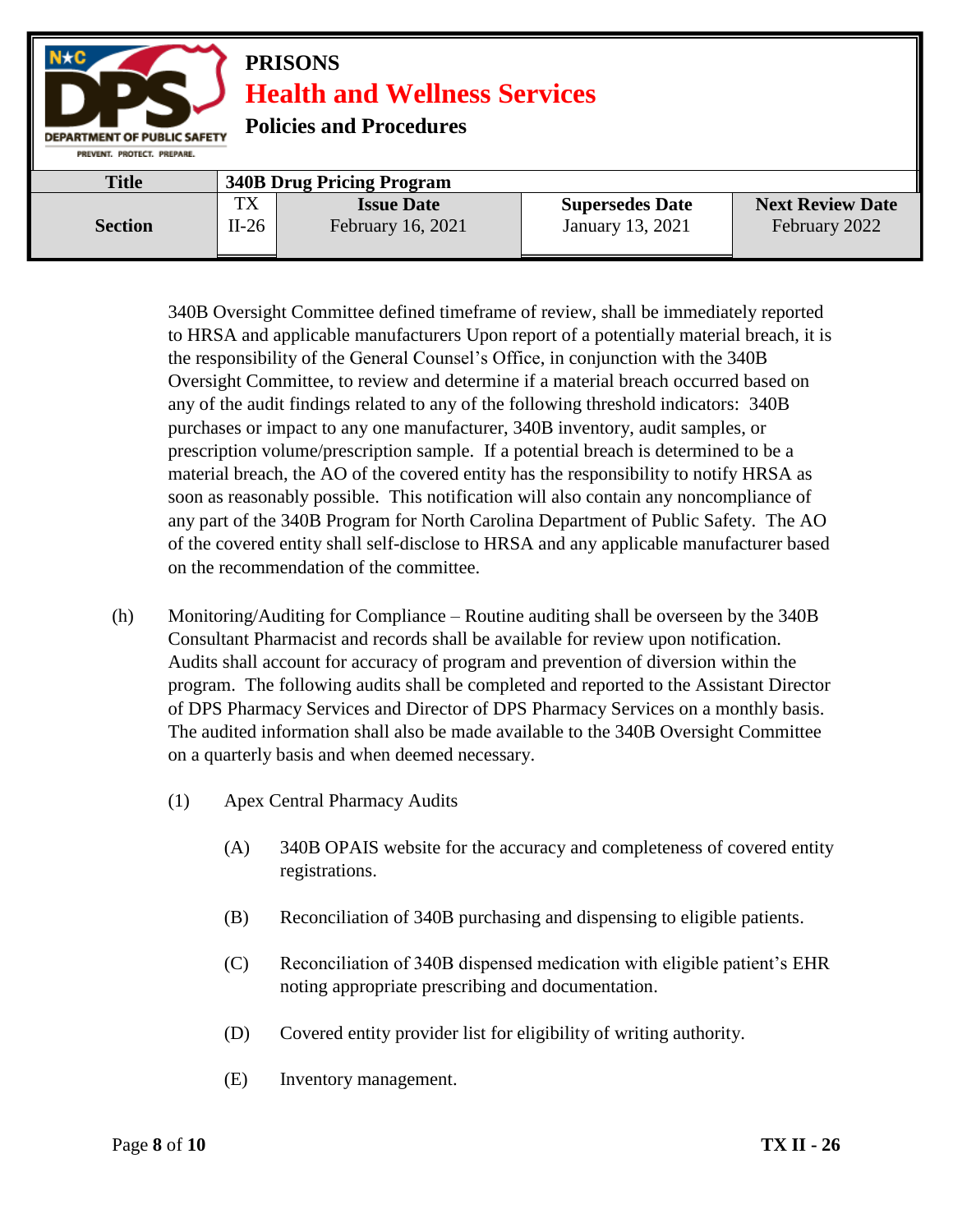#### **PRISONS Health and Wellness Services Policies and Procedures DEPARTMENT OF PUBLIC SAFETY** PREVENT. PROTECT. PREPARE. **Title 340B Drug Pricing Program** TX **Issue Date Supersedes Date Next Review Date Section** II-26 February 16, 2021 January 13, 2021 February 2022

- (F) Audits as it relates to improvement and compliance of program.
- (2) Covered Entity Audits Ten percent (10%) of random prescriptions for the month shall be pulled on a monthly basis and shall be forwarded to a contact person at the covered entities. This person shall provide information back to Central Pharmacy as it relates to the following:
	- (A) Date of medication order.
	- (B) Date of medication receipt.
	- (C) Offender #/Name.
	- (D) Quantity received.
	- (E) Healthcare staff name and date of issuance to offender if a Keep on Person (KOP) medication.
- (i) Reinvestment of Cost Savings Apex Central Pharmacy shall track and report the cost Savings of the 340B Drug Pricing Program to the 340B Oversight Committee for reinvestment into the health care services for the NC DPS offenders.
- (j) Declared State of Emergency When a state of emergency is declared for North Carolina, all responsibilities/duties shall continue as set forth by policy. The writing of prescriptions, dispensing of prescriptions, and the validation process shall continue dependent on patient/provider relationship. Providers shall document encounters under a covered entity when patients are relocated to other facilities due to pending emergency and for the duration of the emergency.
- (k) Partnership between DPS and DHHS
	- (1) In accordance with North Carolina General Statute 143B 707.8, "Federal 340B Program – Department of Public Safety/Department of Health and Human Services partnership, the Department of Public Safety (DPS) shall establish and